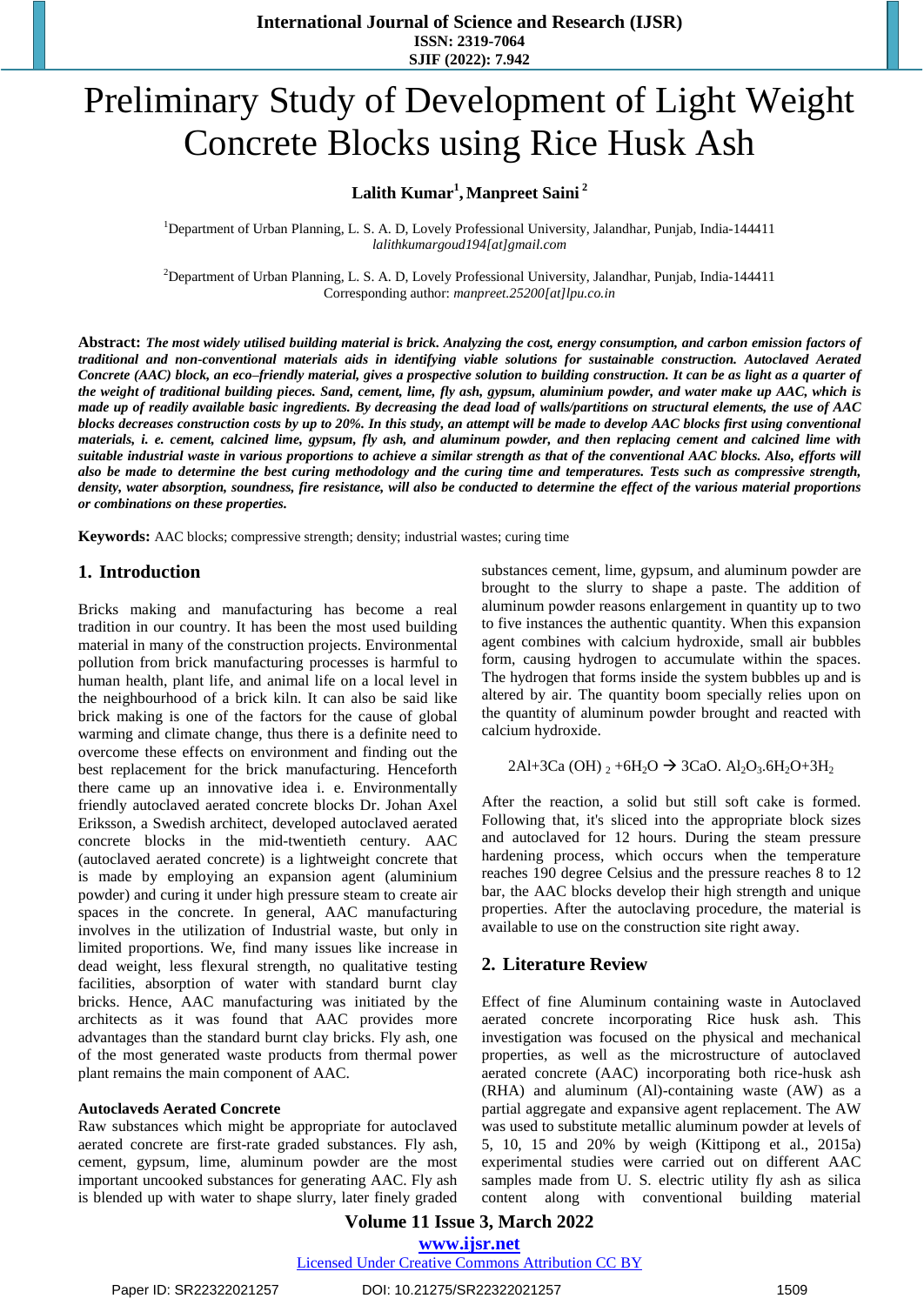specimens, were tested for thermal properties. Three primary issues which were studied in these experimental studies, were To develop and compare AAC thermal inertia to conventional building materials, To find out major differences in thermal inertia characteristics of the AAC blocks produced by various utilities To determine periodic heat flow of the material (Lawrence & D, 1999a) Experimental investigation into fracture of autoclaved aerated concrete (AAC) is carried out. In terms of fracture mechanisms, there exists a similarity between AAC and structural concrete, the fracture process was described by fictitious crack model used for concrete. The fracture properties of AAC at room temperature are not affected by moisture content. AAC was found to be having unique thermal abilities. It has superior thermal inertia compared with most conventional materials. The only conventional building material having same approximate thermal inertia ability as AAC was solid wood (Eugen et al., 1990)

## **3. Proposed work**

AAC manufacturing mainly involves in the usage of costliest and non-eco-friendly materials like cement, aluminum powder and calcined lime. Change in proportions of the materials will be carried out and replacement of materials with suitable quantities of Industrial wastes. In addition to these materials, we induce another waste namely Rice husk ash which is rich in silica content as a replacement of portions of cement and also increase fly ash content accordingly. An attempt will be made for testing out the standard proportioned specimens at  $100<sup>0</sup>$  Celsius steam curing. Attempt will be made in casting out specimens of different sizes 230\*100\*100 mm Casted specimens are put to the test in a series of tests that include steam curing at 100 degrees Celsius for 6 and 12 hours. . . Soluble oil is used so that separation of particles takes place in the mixture which results in stain free blocks, and it is used in smaller quantities

**Table 1:** Standard proportion of AAC block For one pecimen of size  $230*100*100$  mm

| specified of size $250, 100, 100$ filled |                |
|------------------------------------------|----------------|
| Components                               | Quantity       |
| Fly ash                                  | 0.990 kg       |
| Water                                    | $0.524$ liters |
| Cement                                   | $0.220$ kg     |
| Lime                                     | $0.093$ kg     |
| Gypsum                                   | $0.013$ kg     |
| Aluminum powder                          | $0.81$ gms     |

Tests that will be carried out on the specimens

- 1) Compressive strength test
- 2) Water absorption test

Moulds made out of steel were prepared using L-angle steel sections. The dimension of mould is 800\*100\*100 mm Wooden plates were used for separation in order to cut the specimen into the dimension of standard brick i. e 230\*100\*100 mm. But further detailed investigations are to be done to report the exact variation in strengths with replacement mixes. Rice husk ash was the major replacement that we wanted to incorporate into the mix as it is rich in silica content

| <b>Replacement:</b> Replaced Cement & Lime with Rice husk ash |
|---------------------------------------------------------------|
| <b>Table 2:</b> Replaced Cement & Lime by weight with Rice    |
| huelz och                                                     |

| пиэл аэп        |                   |                   |                   |                   |
|-----------------|-------------------|-------------------|-------------------|-------------------|
| Components      | 10%               | 20%               | 30%               | 40%               |
| Fly ash         | $3.44$ kg         | $3.44 \text{ kg}$ | $3.44 \text{ kg}$ | $3.44 \text{ kg}$ |
| Water           | 1.82 litre        | 1.82 litres       | 2.0 litres        | 1.82 litres       |
| Cement          | 649.8 gms         | $608$ gms         | 532 gms           | $646$ gms         |
| Lime            | $288$ gms         | $256$ gms         | $224$ gms         | 272 gms           |
| Gypsum          | $40 \text{ gms}$  | $40 \text{ gms}$  | $40 \text{ gms}$  | $40 \text{ gms}$  |
| Aluminum powder | 3 <sub>g</sub> ms | 4 gms             | $5 \text{ gms}$   | 4 gms             |
| Rice husk ash   | 104.2gms          | $216$ gms         | 324 gms           | $232$ gms         |

The replacement mix-1, 2, 3, 4 specimens were demoulded and left in the open air for 24 hours without being disturbed. varying. An attempt will be made for testing out the proportioned specimens at  $100^{\circ}$  Celsius steam curing. Then all Casted specimens of dimension 230\*100\*100 mm are tested by conducting tests subjected to steam curing[at] $100<sup>0</sup>$ Celsius for 6 and12 hours.

#### **Compressive Strength**

**Table 3:** Compressive Strength for various Mix Proportions (Steam Curing at 100 °C)

| S. No.   Replacement Mix (%) | Compressive Strength (Mpa) |
|------------------------------|----------------------------|
|                              | 6 hours 12 hours           |
|                              | 1.52 0.86                  |
| 10                           | 1.19 0.86                  |
| 20                           | 0.97 1.08                  |
| 30                           | 1.52 0.97                  |
|                              | 1.08 1.30                  |



**Volume 11 Issue 3, March 2022 Graph 1:** Compressive Strength at 100°C Steam Curing for 6 hours vs Replacement mix %

**www.ijsr.net**

Licensed Under Creative Commons Attribution CC BY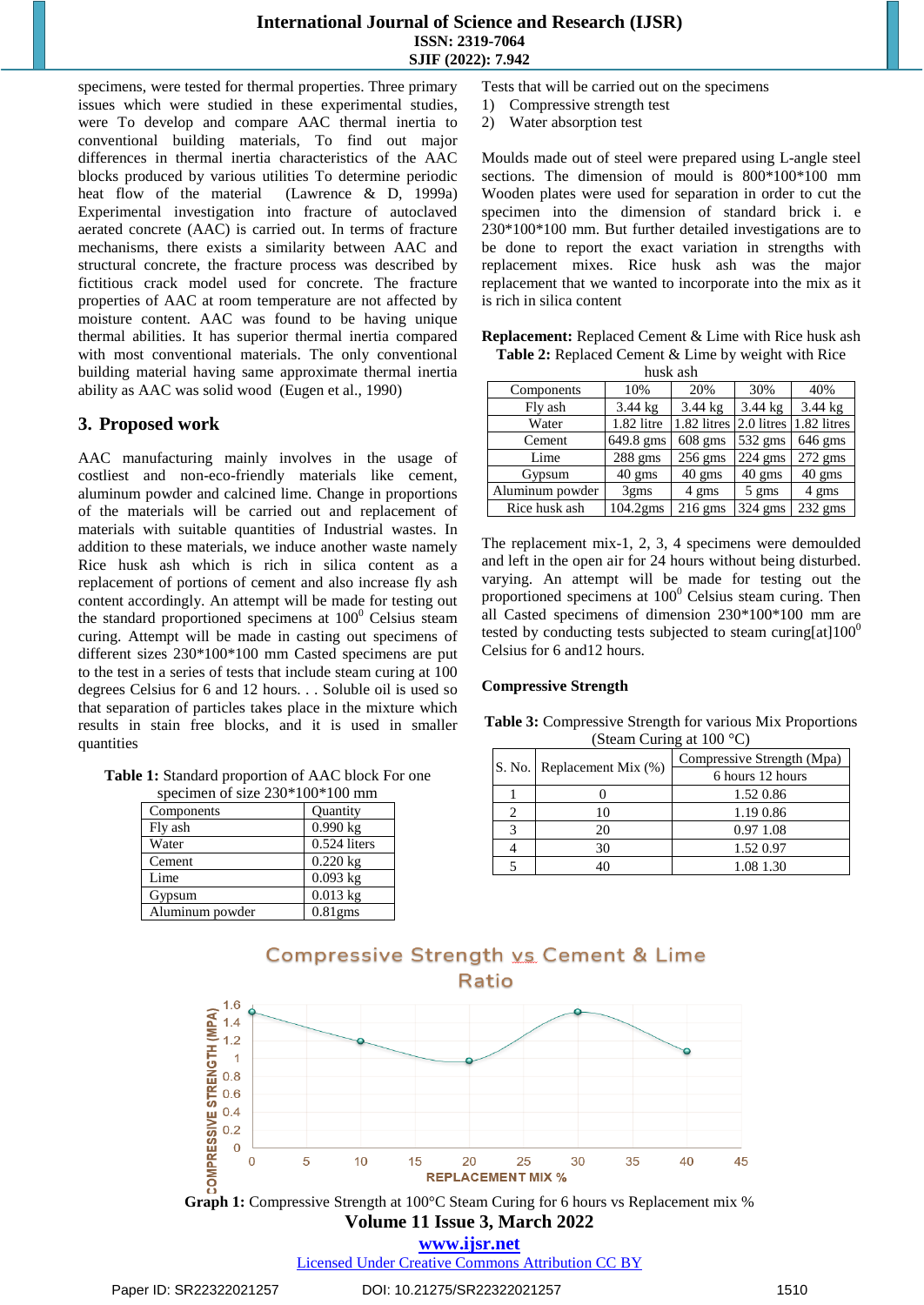#### **International Journal of Science and Research (IJSR) ISSN: 2319-7064 SJIF (2022): 7.942**

From the Graph1.6 hours steam curing, it is clear that as the rice husk ash level rises to 20%, the compressive strength decreases. And there after compressive strength increased at 30% replacement mix. The excessive rice husk ash content made the mix less workable and which resulted in setting of the mix soon after placing it in the mould and this could be

the reason why with the increase in the rice husk ash content the compressive strength is continuously changing. It can also be observed that, maximum amount of strength has been attained with 30% replacement mix for 6 hours.



**Graph 2:** Compressive Strength at 100°C Steam Curing for 12 hours vs Replacement mix

From the Graph2.12 hours steam curing, it can be seen that as the rice husk ash content rises, the compressive strength rises as well. The excessive rice husk ash content made the mix less workable and which resulted in setting of the mix soon after placing it in the mould and this could be the reason why with the increase in the rice husk ash content the compressive strength is continuously changing Weight of the block after immersing it into the water bath for 24 hours. It can also be observed that, maximum amount of strength has been attained with 40% replacement mix for 12 hours.

#### **Water Absorption Test**

| <b>Table 4:</b> Water absorption for various Mix Proportions |
|--------------------------------------------------------------|
| (Steam Curing at $100^{\circ}$ C)                            |

| S. No. Replacement mix (%) | Water absorption (%) after 24 hours |
|----------------------------|-------------------------------------|
|                            | 6 hours 12 hours                    |
|                            | 12.69 25.71                         |
| 20.                        | 13.95 14.65                         |
| 30                         | 14.69 13.80                         |
|                            | 13.47 12.65                         |

Water absorption= (W2-W1) /W1\*100

Where W1= Weight of the block before immersing it into the water bath

W<sub>2</sub> The weight of the block after it has been immersed in water for 24 hours.



**Graph 3:** Water absorption % vs Replacement mix % (for 6hours Steam Curing)

From the Graph 3. During the first 6 hours of steam curing, water absorption improves with an increase in rice husk ash content, but thereafter reduces by 40%. The excessive rice husk ash content made the mix less workable and which resulted in setting of the mix soon after placing it in the mould. This makes the conclusion regarding water absorption a difficult task at 6 hours Steam Curing. Further

## **Volume 11 Issue 3, March 2022**

**www.ijsr.net**

Licensed Under Creative Commons Attribution CC BY